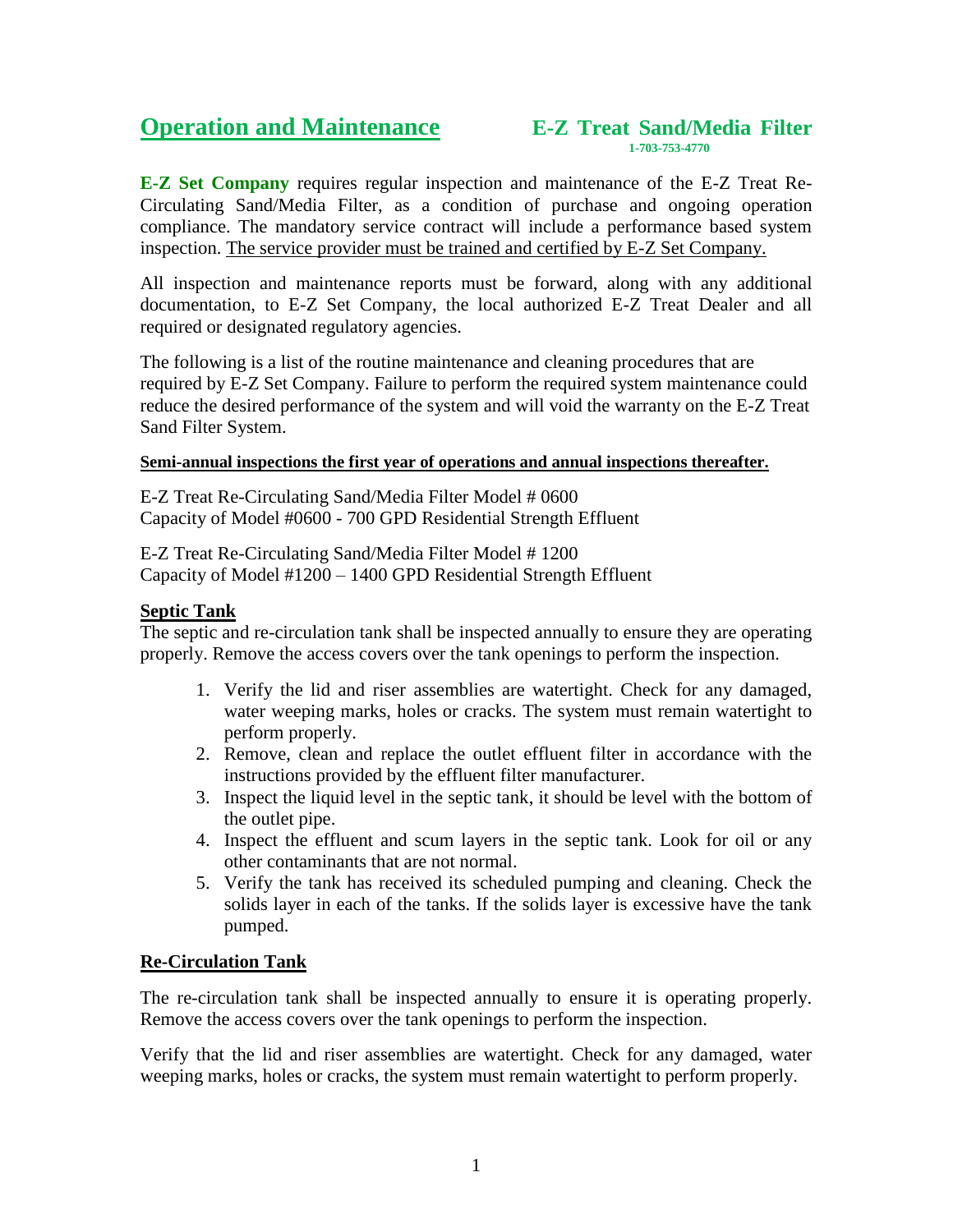# **Operation and Maintenance**

## **Re-Circulation Tank**

- 1. Inspect the liquid level in the re-circulation tank, it should be level with the bottom of the outlet pipe.
- 2. Inspect the float by-pass valve. Manually start the re-circulation pump and observe the float ball valve, the ball should drop as the liquid in the recirculation tank drops the effluent returning from the sand filter pod should flow back into the re-circulation tank and should not flow out the discharge pipe.
- 3. The spin filter is employed for removal of construction debris only, once the system has run for 3 normal re-circulation cycles, remove the cartridge from the spin filter following the instructions provided by the spin filter manufacturer. Discard the cartridge and **Do Not Re-Install a Filter Cartridge**.
- 4. Verify that all the re-circulation pump floats are in good condition, properly secured to the float bracket and are able to move freely within the recirculation tank.
- 5. Observe the system as it re-circulates. Visually verify all flows thru the system.

#### **Control Panel/Pumps/Alarms**

1. Check the functions of the E-Z Treat Sand Filter control panel**.**

Control: **Main Control** "On/Off Switch" Function: Turns Power ON or OFF

Control: **System Setting Switch** "Manual ON" and "Auto On"

Function: "Manual ON" overrides all Float Switches and Time Clock Switches "Auto On" allows for normal operations dictated by the Time Clock and Float Switches.

Control: **Time Clock "**Minutes On" and "Minutes Off" Function: Controls run time of re-circulation pump i.e. GPD re-circulated thru media

Control: **High and Low Water Alarm** "Alarm On", "Alarm Auto" and "Alarm Silence".

Function: "Alarm On" will manually turn on the audio/visual alarms. "Alarm Auto" is the normal operational setting and "Alarm Silence" turns off the alarms.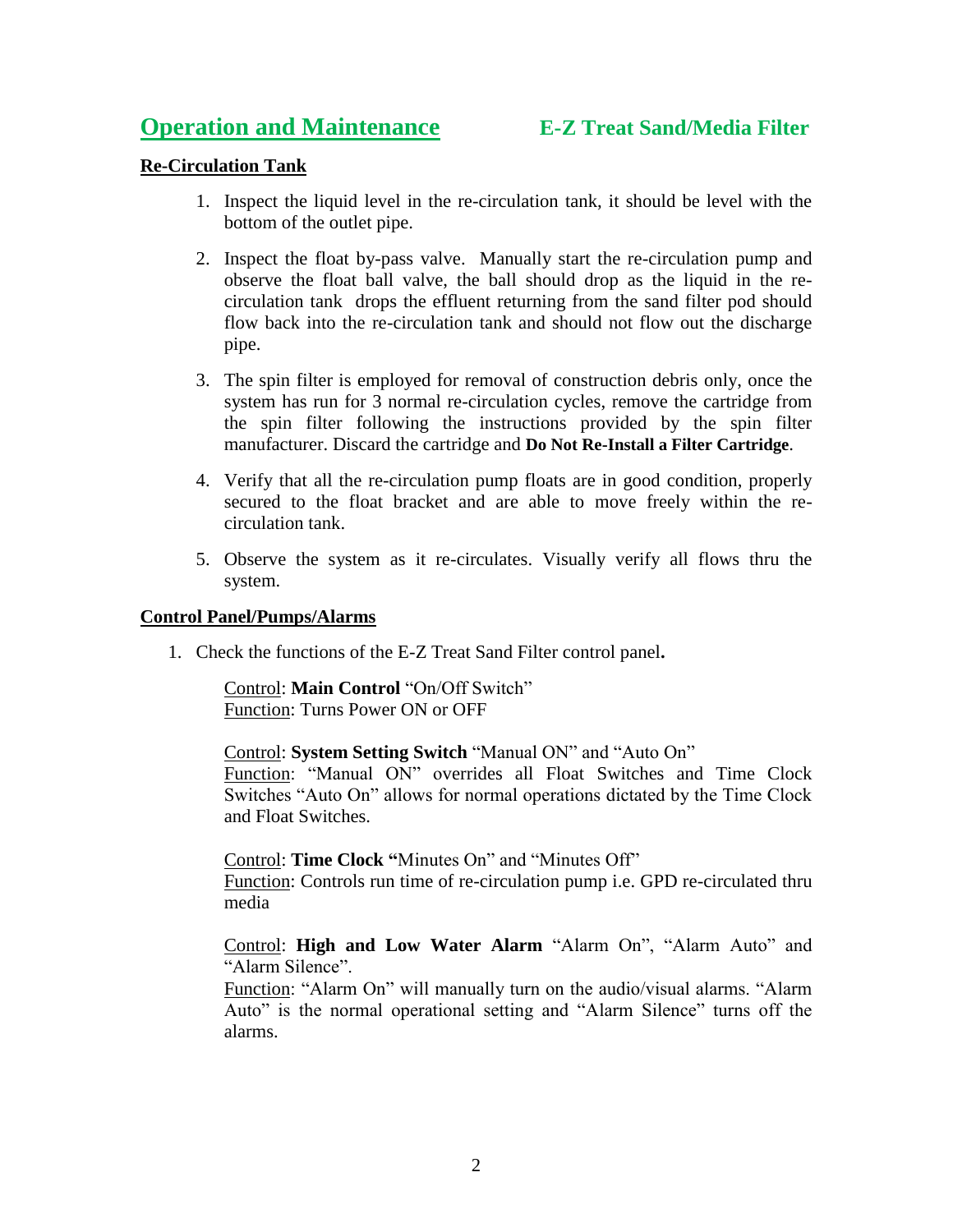# **1-703-753-4770**

Check re-circulation pump. Place the system in the manual mode by turning the recirculation pump switch to "ON". The re-circulation pump should begin to supply effluent to the spray nozzles in the treatment pod.

- 2. Check the voltage and motor amp draw and record the readings. If the readings are beyond the limits of the NEC recommendations, have an electrician check the main service line feeding the system control panel.
- 3. Place the system in the normal operating mode by turning the re-circulation pump switch to "AUTO". Verify the Time Clock ON/OFF settings are the same as set at system start-up. Record those timer settings in the system log.
- 4. Verify the accuracy of the system ON/OFF Timer Clock. To accomplish this use a stop watch and verify the length of time the re-circulation pump is OFF then verify the time the re-circulation pump is ON, those times should match the ON/OFF Timer Clock settings in the control panel.



## **Re-Circulation Pump Time Clock**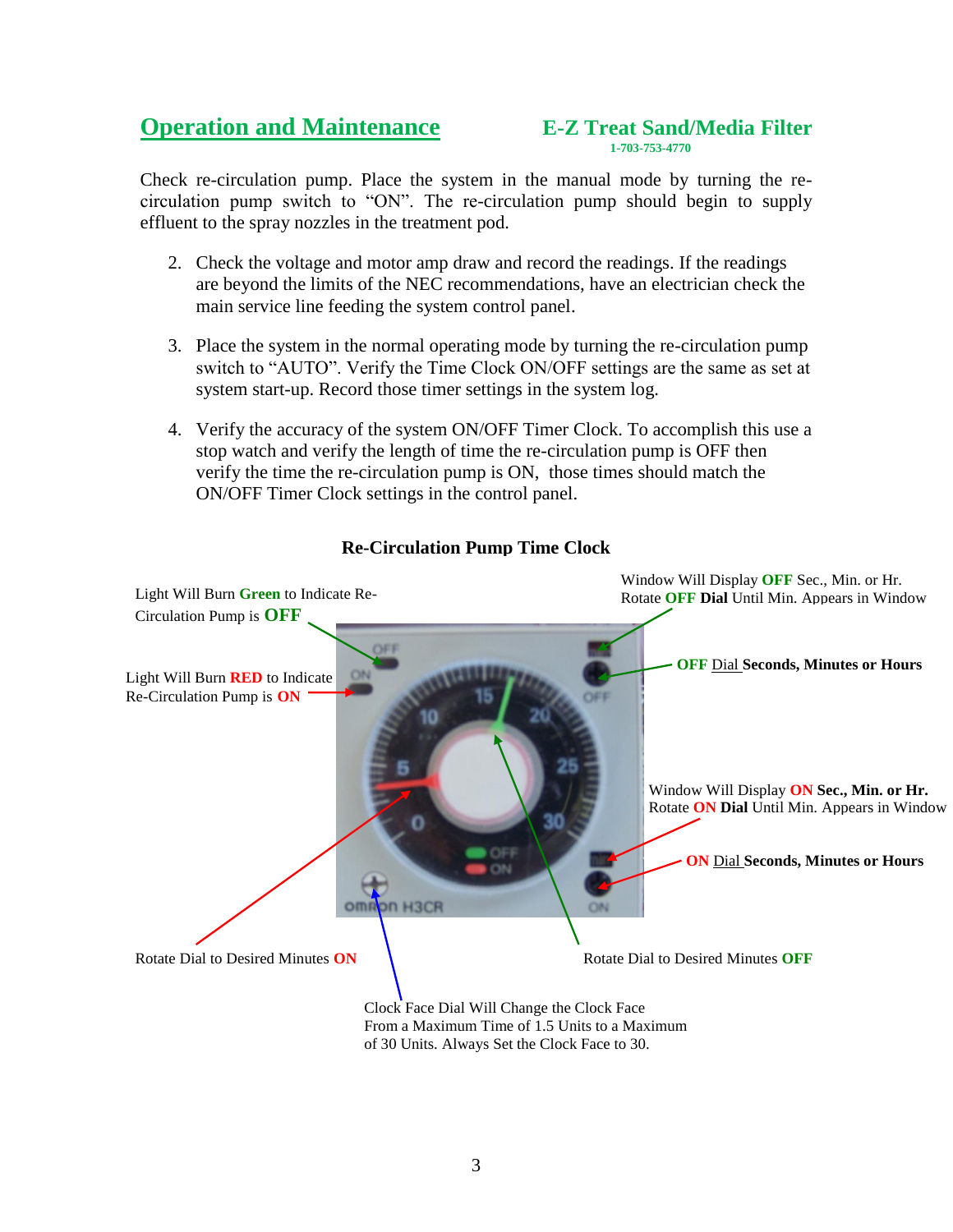- 5. Confirm the operation of the visual and audible "HIGH" and "LOW" water alarms. The control has an alarm switch clearly marked Alarm "ON", Alarm "Auto" and Alarm "Silence" Place the Alarm Switch in the "ON" position, you will hear a loud buzzer and see a red flashing light. Move the switch to the Alarm" Silence" position the red light and buzzer will go dormant.
- 6. Once the alarms have been triggered return all settings to their original position of Alarm "AUTO" (If applicable, verify the operation of the telemetry unit by checking the alarm notations on the website.)
- 7. Verify the floats are operational by manually raising and lowering the floats to simulate the systems normal operation. Verify proper operation of "High Level Float" by lifting the float while the system Timer Clock is in the "OFF" time mode, the re-circulation pump should turn on over riding the "OFF" timer, the Visual and Audible alarms should activate. Return the float to its normal position the re-circulation pump will turn off. Reset the alarms and manually lower the "Low Water Float" with Timer Clock in the "ON' mode, the re-circulation pump will turn off and the visual/audible alarms will activate. Return the float to the normal position and the re-circulation pump will run. Reset the Alarms.
- 8. Properly re-install and secure all tank accesses!

### **E-Z Treat Sand/Media Filter**

The E-Z Treat Sand Filter should be inspected to ensure it is operating properly. Remove the pod cover to perform this inspection.

- 1. Take a grab sample of the effluent check for:
	- a. Odor, the effluent may have an earthy or musty smell there should be no strong or offensive odors present.
	- b. Color, the effluent should be clear and absent of any color.
	- c. Solids, there should be no visible suspended solids
	- d. Solids, let sample set for 15 minutes, there should be no visible settling of solids.
	- e. Test the pH, it should measure 6.9 to 7.5

If there is odor, color or solids clean the media. If the Ph is below 6.9 reduce the re-circulation rate by increasing to "Off" time on the Time Clock Control. Recheck the Ph in 90 days.

2. Observe the spray distribution nozzles during operation. If a nozzle appears to be clogged or if the spray pattern is not uniform, remove the nozzle and clean the nozzle using a pipe stem cleaning brush.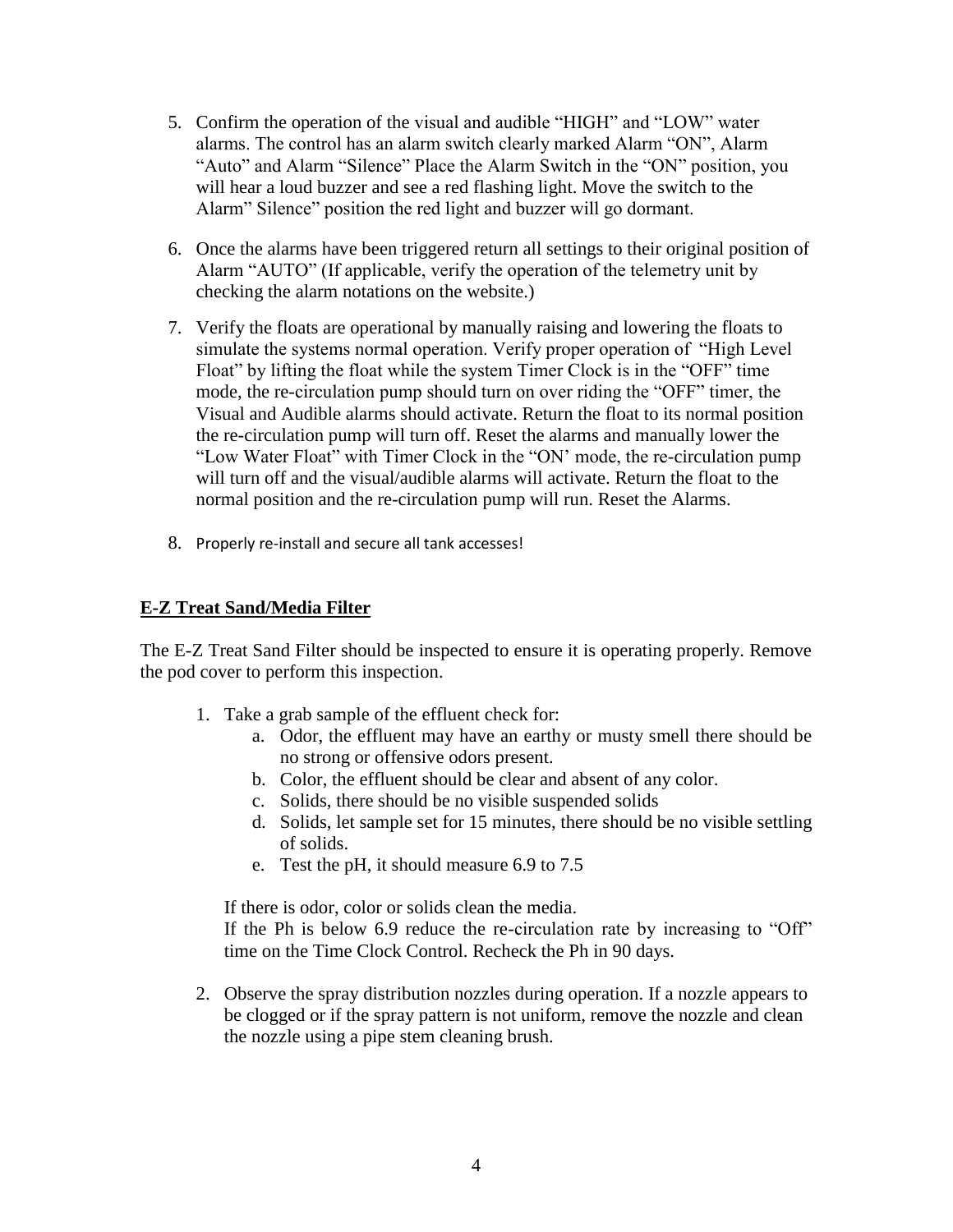# **1-703-753-4770**<br>1-703-753-4770

- 3. Record the pressure reading on the distribution manifold gauge. Compare that pressure to the pressure recorded at the previous inspection. The pressure should read 18 to 27 PSI.
	- a. Verify the pressure gauge on the spray distribution manifold is performing properly.
	- b. Verify the flow rate at the spray nozzles (it should be 1.75 to 2 GPM).
	- c. Verify the re-circulation pump is the same make and model pump that was specified for the original installation.
	- d. Verify the re-circulation pump is performing in accordance to the pump manufacturers' specifications including amp draw and flows at specific pressures.
	- e. If the pressure is above the prior recording or above the start up setting, open the ends of the distribution manifold lines, manually start the re-circulation pump and allow it to run for 5 minutes. This should flush out the spray distribution lines. If the pressure remains too high, after cleaning the spray nozzles and flushing the spray distribution lines, adjust the pressure to the desired PSI using the ball valve on the main spray distribution supply line.
	- f. If the pressure/flow is too low check for cracks, breaks or obstructions in the main distribution supply line.
- 4. Verify the treatment pod is properly draining by looking down the pod side wall vents, there should be no standing water, the bottom of the pod should be visible.
- 5. Visually inspect the surface of the treatment media for:
	- a. Holes, tears, loose seams
	- b. Foreign material
	- c. Black color on media (media should have light brown tint)
	- d. Excessive bio mat growth
	- e. Ponding
	- f. Clumping of the media.

**Note:** If any of these conditions exist the media needs to be cleaned or replaced.

- 6. Lift the corners of the media mattress and visually inspect the sides and bottom of the treatment media for:
	- a. Holes, tears, loose seams
	- b. Black color on media (media should have light brown tint)
	- c. Excessive bio mat growth
	- d. Clumping of the media.

**Note:** If any of these conditions exist the media needs to be cleaned or replaced.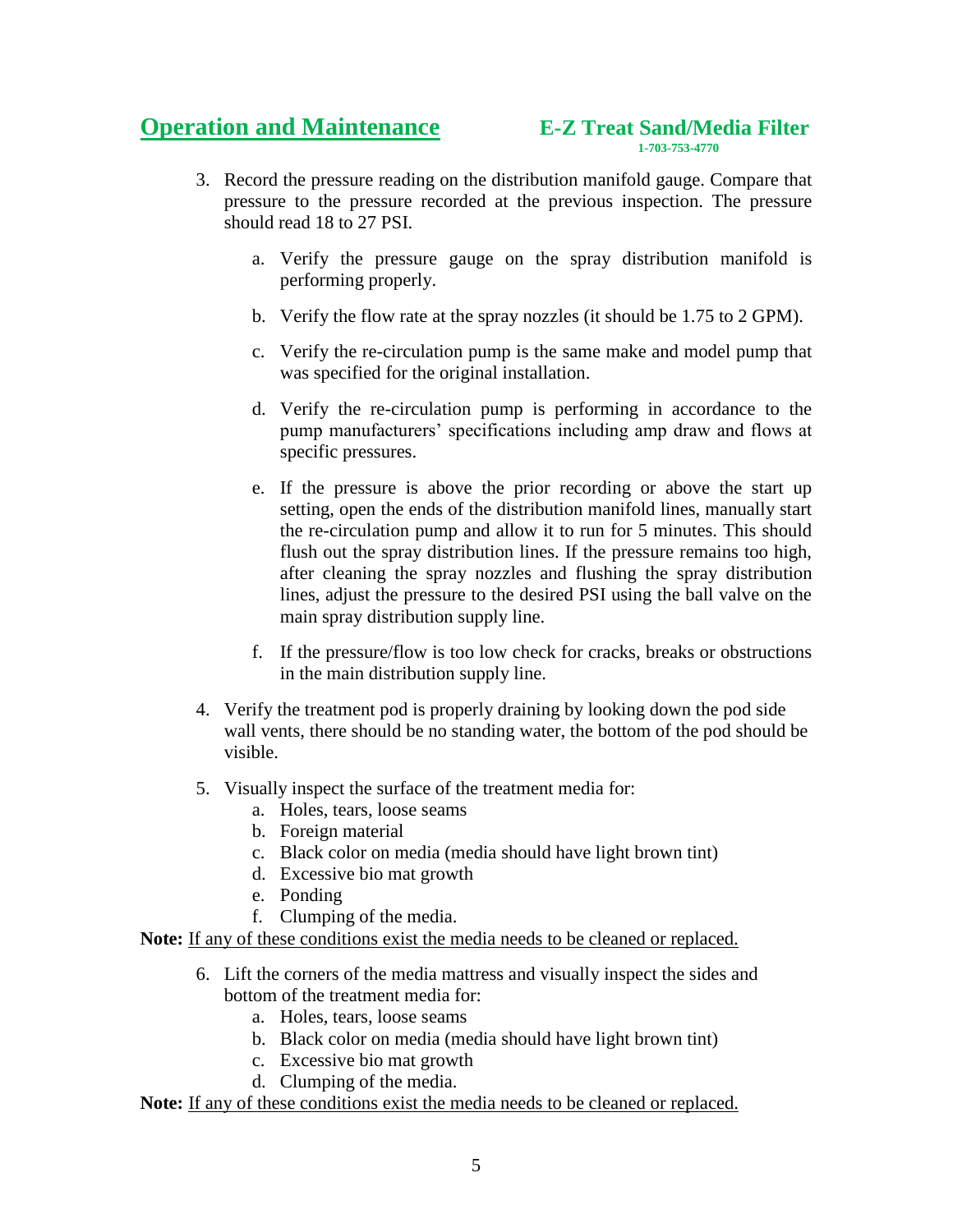#### **Operation and Maintenance E-Z Treat Sand/Media Filter 1-703-753-4770**<br>1-703-753-4770

#### **Cleaning the Filter Media**

Depending upon influent strength and influent volumes, excessive biological growth can accumulate inside and on the surface of the media filter after 3 to 5 years of use. Cleaning of the media is a very simple and easy 10 step process.

**Step One:** Turn off power to any discharge pump.

**Step Two:** Remove the treatment pod cover and remove the spray distribution manifold.

**Step Three:** Connect wash down hose to the main spray distribution supply line.

**Step Four:** Manually turn on the re-circulation pump.

**Step Five:** Pressure wash the surface of the media mattress, the wash water will drain into the re-circulation tank and will be re-used as wash water.

**Step Six:** Roll the media mattress and wash the sides and bottom of the media mattress.

**Step Seven:** After the media is completely cleaned properly place the media mattress in the treatment pod.

**Step Eight:** Re-Install the spray distribution manifold.

**Step Nine:** Pump out and clean the Re-Circulation Tank removing all the wash down water. Pump out the Septic Tank.

**Step Ten:** Turn on power to discharge system and return the treatment system from Manual mode to Automatic mode.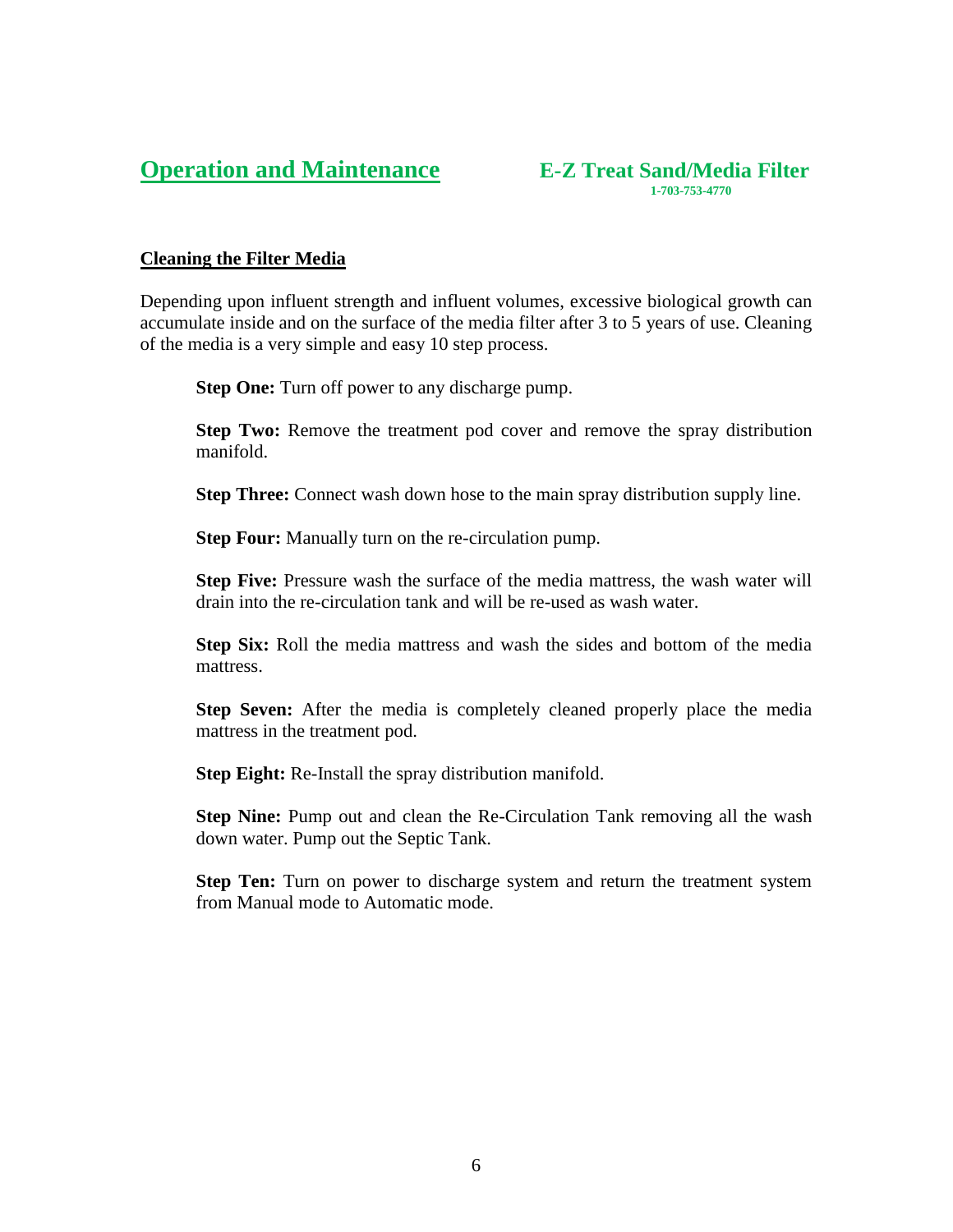#### **Replacement of Media Mattress**

If the Filter Media is exposed to excessive concentrations of petroleum products, paints, glues, waxes etc. it will become necessary to replace the media. The replacement process it is a very fast and simple. Removing the media mattress should be performed by service agents that are trained and certified by E-Z Set.

**Step One:** Turn off power to recirculation pump, discharge pump and controls.

**Step Two:** Pump the Septic tank and re-circulation tank to assure continued service by residence during the replacement.

**Step Three:** Remove the spray distribution manifold.

**Step Four:** Lift the media mattress out of the filter pod.

**Step Five:** Place the mattress into the fiberglass Transport Container provided by E-Z Set Company. The Transport container is easily hauled in a pickup truck or on a light duty trailer.

**Step Six**: Install new Filter Media and replace distribution manifold.

**Step Seven:** Reset all system control settings to "AUTO" and turn the main power switch to the ON position.

Once the mattress is returned to E-Z Set the material will be sent to the nearest re-cycler to be reprocessed and sold on the open styrene market, disposal of this product is easy and economical.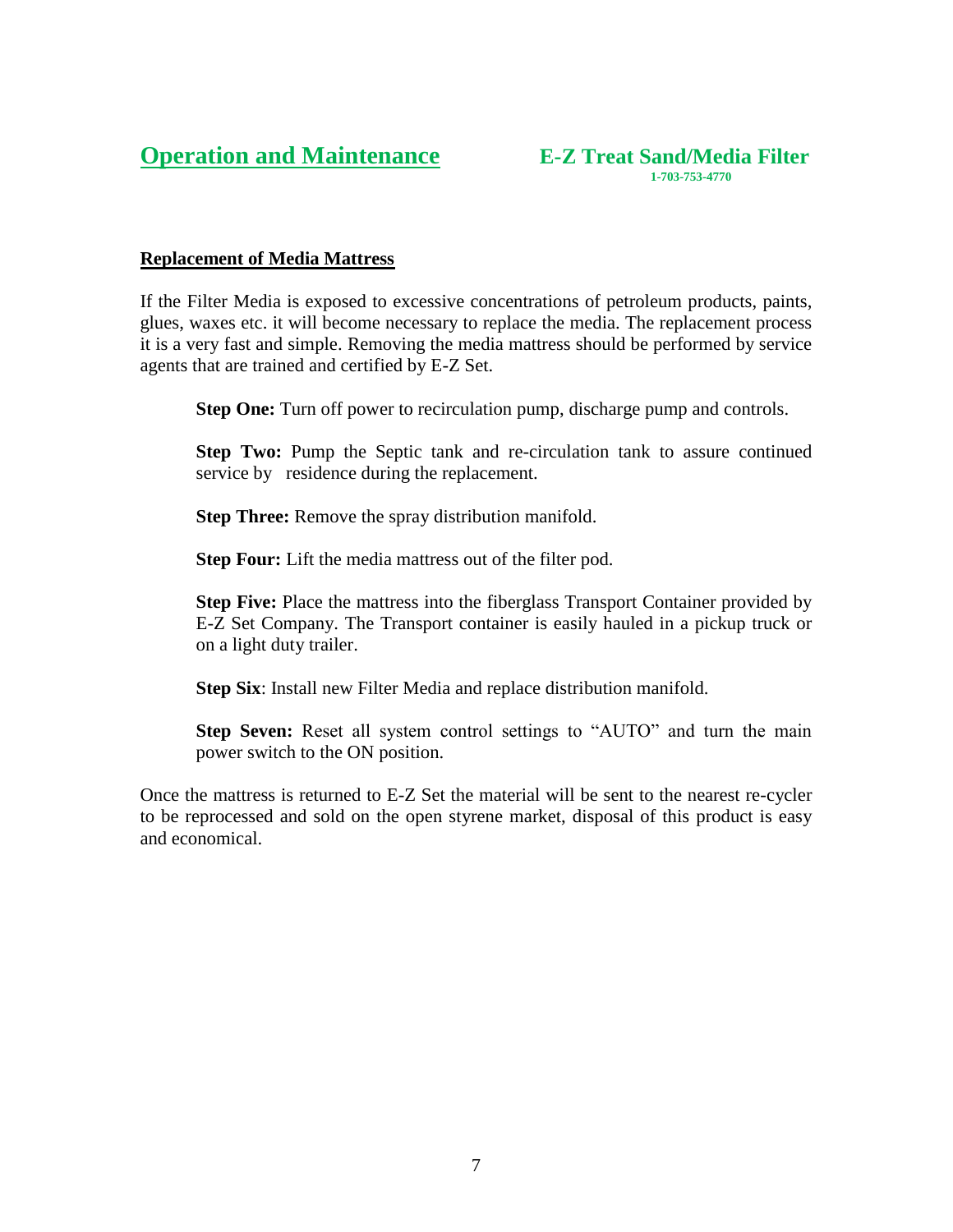# **Attention System Owner and Users**

**Caution: Do Not Open or Enter Any System Components for Any Reason. If a Problem Exists or You have Questions about Your System, Call Your Certified Services Provider.**

Once the E-Z Treat System is installed, a post-construction conference is recommended. This is an opportunity to familiarize the owner with the system. No attempt should be made to adjust any component of this system except by a Certified Operator.

**The E-Z Treat Sand/Media Filter System allows the homeowner to receive a high quality, reliable and economical wastewater system that protects the environment. As with any onsite wastewater treatment system, the homeowner should be familiar with basic guidelines which help the system achieve repetitive, reliable performance. Please do not hesitate to contact your certified operator or E-Z Set Company with any questions, concerns or comments about your E-Z Treat Sand/Media Filter.**

Users of the System…..Remember!

To assure proper performance of your E-Z Treat Re-Circulating Sand/Media Filter, you should avoid disposing of the following products into your septic tank:

- Oil & Grease (kitchen waste)
- Water Softener backwash
- Wax & resins
- Petroleum Products
- Paint & Paint Solvents
- Pesticides
- Condoms & sanitary napkins
- Toxic substances (Liquid Plumber, Drano, etc.)
- Non-Biodegradable products (cigarette butts, antibacterial wipes, etc.)
- Any kind of septic tank additive (Rid-X, etc.)